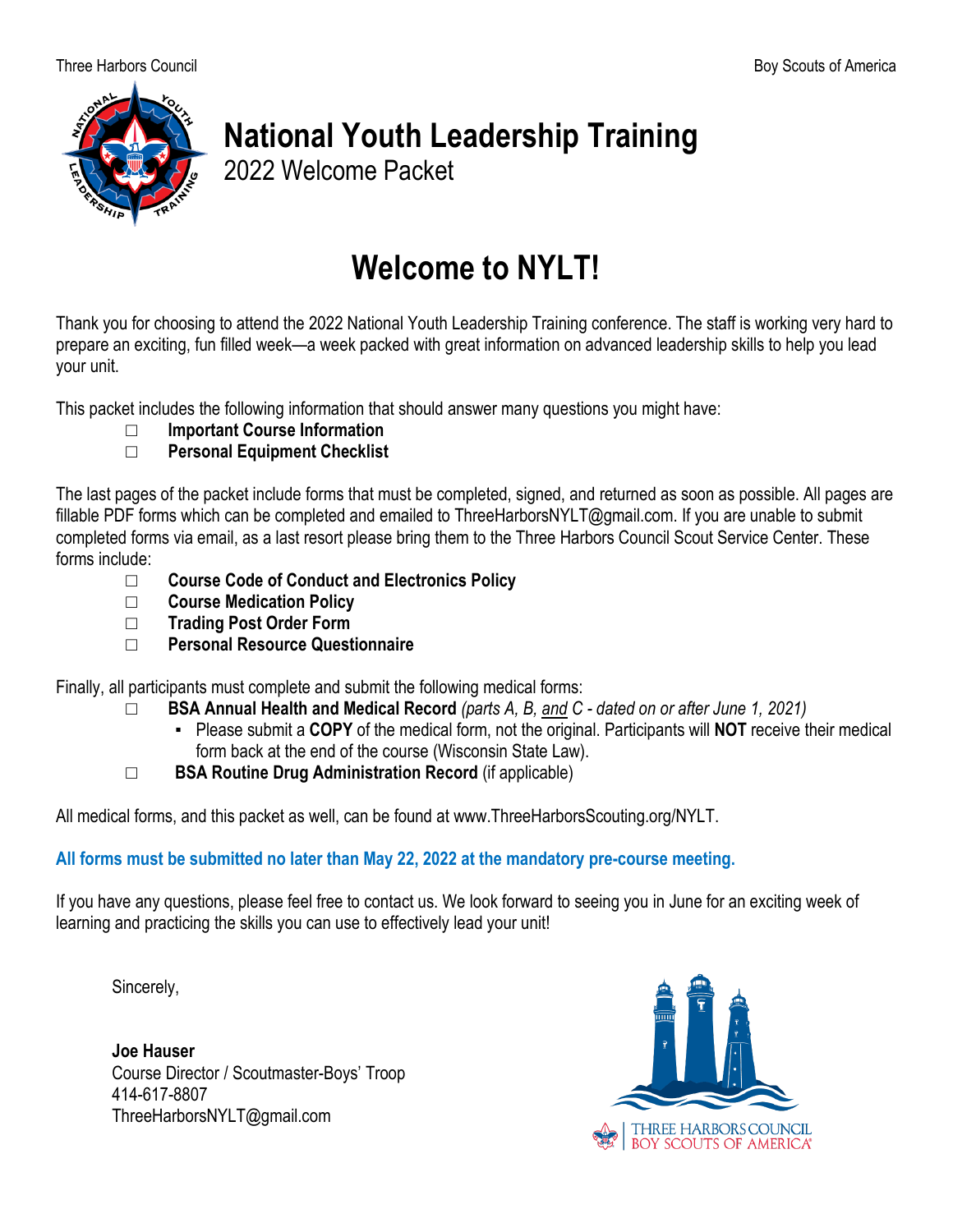### **2022 National Youth Leadership Training Important Course Information**

#### **Course Dates and Locations**

The following dates have been established for the 2022 NYLT course:

#### **Pre-Course Meeting NYLT Course**

May 22, 2022 June 12-18, 2022 5:30 p.m. 12:00 p.m. Milwaukee Scout Service Center **Indian Mound Scout Reservation** 330 South 84<sup>th</sup> Street 37516 Forest Drive Milwaukee, WI 53214 Oconomowoc, WI 53066

#### *Pre-Course Meeting*

The pre-course meeting will be held at the Milwaukee Scout Service Center on Sunday, May 22, 2022 at 5:30 p.m. The meeting is required for participants and their parents. Unit leaders are welcome but not required. The meeting will feature critical information for participants attending the course. Participants **MUST ATTEND** the pre-course meeting. Participants must also **wear their field uniforms** and **submit all forms** have not yet been completed. Photos for ID badges will be taken at the pre-course meeting.

#### *Course Arrival*

Participants should plan to arrive at Indian Mound Scout Reservation between 11:30 a.m. and Noon on Sunday, June 12, 2022. *Please do not arrive before 11:30 a.m. as the staff will still be preparing for participants.* A formal lunch will not be provided, but there will be a snack in the early afternoon. The first main meal will be dinner around 6:00 p.m.

#### *Course Closing Activities*

The course concludes on Saturday, June 18, 2022. Unit leaders and families are welcome to join the participants and staff for the closing activities, including the closing feast (one unit leader and immediate family only, please). Those wishing to attend the closing activities should plan to arrive around 10:15 a.m. The closing events will begin at 10:30 a.m. The course feast will begin just after Noon. There is a \$5.00 fee for unit leaders and immediate family planning to attend the course feast, payable online through a separate registration or at the pre-course meeting.

#### *Course Departure*

The course ends officially after a final troop assembly with only participants and staff. Plan for departure (or pickup if parents cannot attend the closing activities) around 2:30 p.m.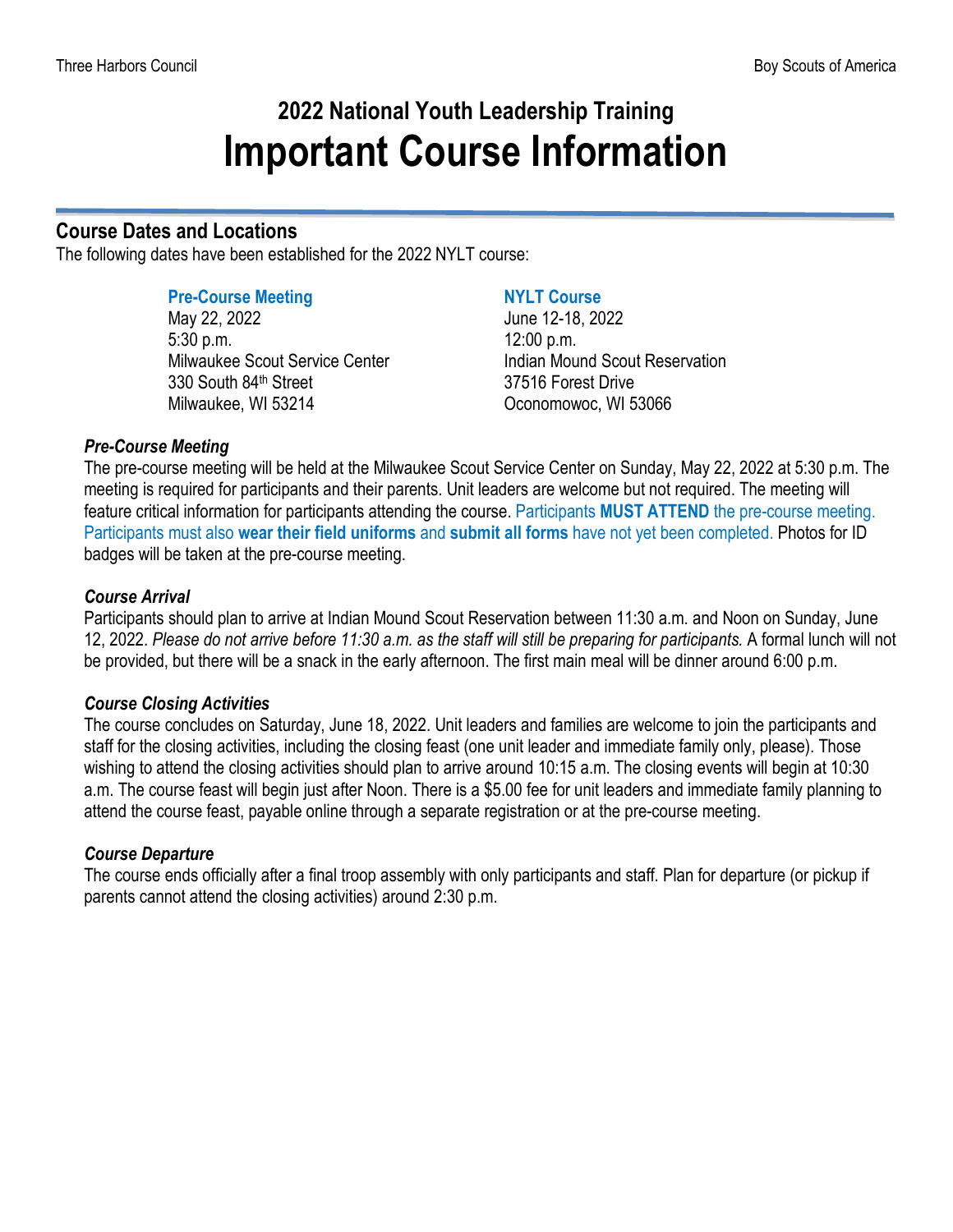#### **Other Helpful Information**

#### *Linked Troop System*

Starting in 2022, NYLT follows the BSA "linked troop" system. The course will model the required Scouts BSA linked troop structure with a troop for boys and a troop for girls, each with its own Scoutmaster, senior patrol leader, and patrols. Coed patrols are no longer allowed. Patrols will be led by a troop guide of the same sex. Like many linked troops under the same chartered organization, the boys' and girls' troops at NYLT will participate together throughout the day at assemblies, troop-level learning sessions, troop meetings, and more. Separate eating and sleeping facilities are established for each troop/patrol. Youth Protection policies are followed at all times and adults are present for supervision throughout the course.

#### *Facebook Group*

Parents and unit leaders are welcome to join the "**Three Harbors Council NYLT 2022**" Facebook group. When requesting to join the group, please indicate the name(s) of the Scout(s) you are associated with. For safety and security, if we cannot determine that you are a parent or unit leader of a Scout at the 2022 course, you will not be accepted into the group. Before and during the course, the group will be used to relay important information about the course and what happens each day. Participants will be allowed to join the group after the course ends. Find the group at **www.Facebook.com/Groups/ThreeHarborsNYLT2022**.

#### *Medication Policy*

All medications, including over-the-counter medications, must be administered by the course medical officer. All prescription and over-the-counter medications must be turned in during the medical review at check-in. Participants with prescription medications must complete the BSA routine drug administration form. Participants will be able to carry EpiPens, emergency inhalers, etc. and other "emergency use" medications as needed. NYLT will have a small supply of certain over-the-counter medications (for headaches, insect stings, stomach issues, etc.), but parents must provide permission for the course medical officer to administer these items. All parents must complete the "Course Medication Policy" form in its entirety, even if no prescription or over-the-counter medications will be taken.

#### *Uniforming*

NYLT requires the full Scouts BSA, Venturing, or Sea Scouting field uniform, depending on the Scout's unit type. This includes the official uniform shirt, shorts/pants/bottoms, belt, and socks. The activity uniform consists of all the above items, with the course-provided t-shirt instead of the button-down uniform shirt. **Participants without a full field uniform will not be allowed to check in on the first day of the course.** These items are the only appropriate clothing throughout the week, so please be sure to have enough shorts/pants, socks, etc. to wear clean clothing throughout the week.

All uniform parts should be official BSA items (with proper insignia), or a close replica (i.e., someone wouldn't notice a difference when the troop is lined up together). For example, khaki/tan shorts and black or white socks are not allowed, but non-BSA olive green cargo shorts and olive green socks would probably be acceptable if the color matches BSA items fairly closely. Uniform concerns or questions about "look-alikes" should be discussed with the course director.

#### *Emergency Contact Information*

In case you need to contact your participant while he or she is at NYLT, please use the following contact information. We will relay messages as quickly as possible. (*NOTE*: These numbers are for EMERGENCY contact only.)

| Joe Hauser              | 414-617-8807 | Course Director / Scoutmaster - Boys' Troop                 |
|-------------------------|--------------|-------------------------------------------------------------|
| <b>Billie Mojonnier</b> | 262-705-1521 | Asst. Course Director - Program / Scoutmaster - Girls' Troo |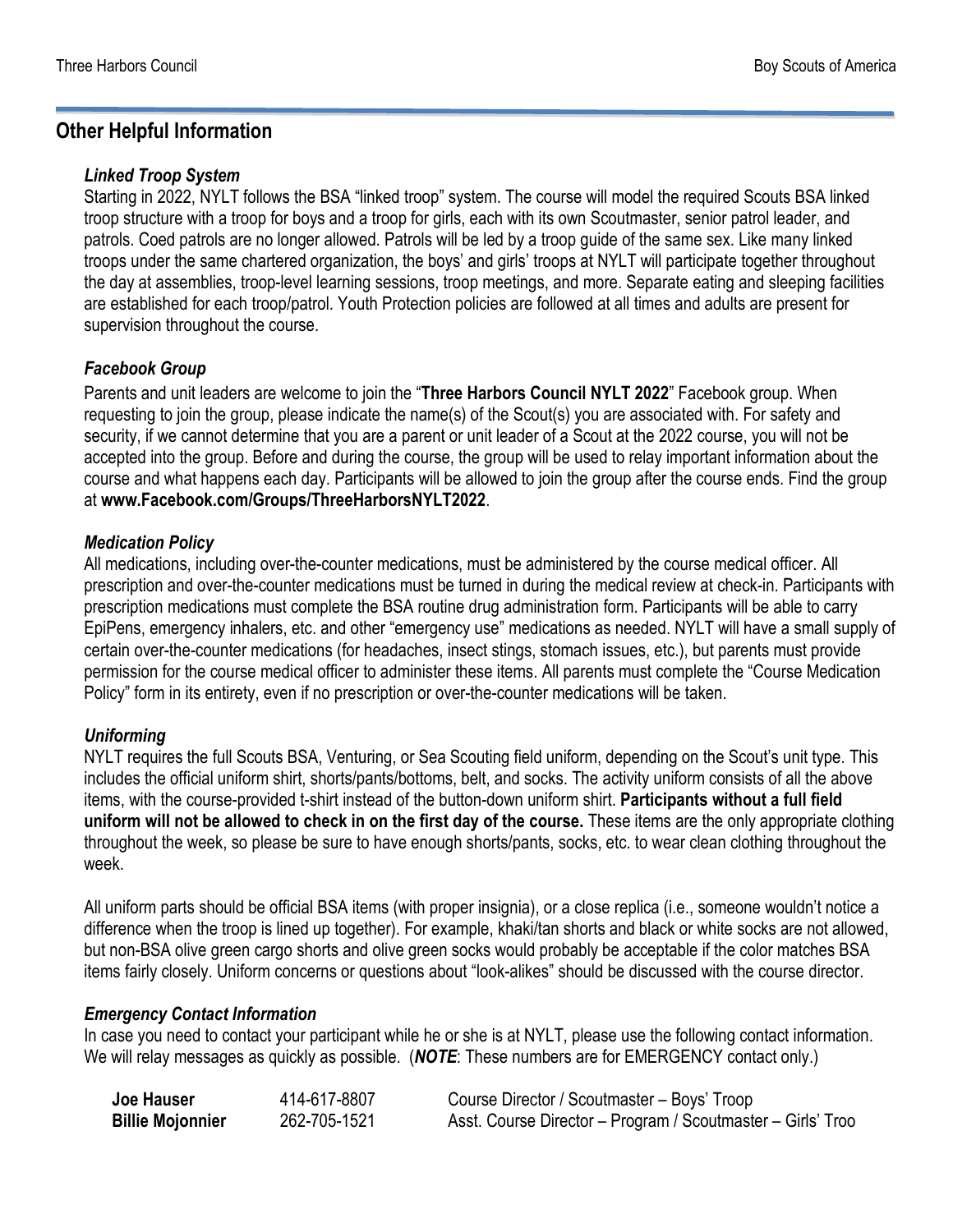# **2022 National Youth Leadership Training Personal Equipment Checklist**

#### **CLOTHING**

- Official uniform for your program:
	- o Uniform shirt
	- o Uniform shorts/pants/bottoms (2 pr minimum)
	- o Uniform socks (enough to keep feet clean and dry all week)
	- o Uniform belt
- Face mask/covering (multiple)
- Sturdy outdoor shoes/boots
- Extra BSA or plain t-shirts for sleeping/campsite (1-2)
- Underwear (enough to keep clean and dry all week)
- Light jacket or hoodie (If decorated, must be Scoutappropriate)
- Raingear
- Swimsuit (Scout-appropriate length and coverage)
- **Sleepwear**
- Shower sandals\*

#### **SLEEPING GEAR**

- Sleeping bag
- Sleeping pad
- Pillow
- Blanket\*

#### **EATING GEAR**

- Utensils knife/fork/spoon
- Reusable plate, bowl & cup

#### **CAMPING/HIKING GEAR**

- Backpack / duffel bag
- Flashlight or headlamp
- Ground cloth or tarp
- One or two-person tent
- Personal first aid kit\*
- Matches in waterproof case\*

#### **TOILETRIES**

- Toothbrush
- Toothpaste
- Soap/body wash
- Shampoo
- Comb/brush
- Deodorant
- Bath towels (2 recommended)
- Washcloths
- Feminine hygiene items
- Sunscreen, insect repellent, lip balm, etc. (No aerosols)

#### **MISCELLANEOUS**

- Folding/camping chair (with a back recommended)
- Pens/pencils (3)
- Small backpack/school bag for day-to-day use
- Watch (digital or analog; no smart watches)\*
- Large trash bags  $(2 -$  for dirty/wet gear)\*
- Pocket knife or multi-tool\*
- Sewing kit, safety pins\*
- Work gloves\*

#### **PROHIBITED ITEMS**

- Electronics (games, tablets, cell phones, etc.)
- Food, snacks, soda
- Open-toed shoes
- Drugs, alcohol, tobacco (including vape pens, e-cigarettes, etc.)
- Fireworks or other explosives
- Clothing with inappropriate images or messages
- Pornography
- Pets
- Sheath knives

### **Packing Notes**

Be sure to pack enough clothing (particularly underwear and socks) for the full seven-day course. Also, don't forget to consider spare items for inclement weather!

All uniform parts (first four items on list) should be official BSA items (with proper insignia), or a close replica (i.e., someone generally wouldn't notice a difference when the troop is lined up together). For example, khaki/tan shorts or black/white socks would not be allowed. Uniform concerns or questions about "look-alikes" should be discussed with the course director.

Scouts will need a lighter-weight tent for the entire week, including an outpost hike where the tent will be packed up and carried to a new location for an overnight experience. Most units will allow a Scout to borrow one for NYLT. Please do not purchase a tent just for NYLT – contact the course director if you need assistance locating a tent.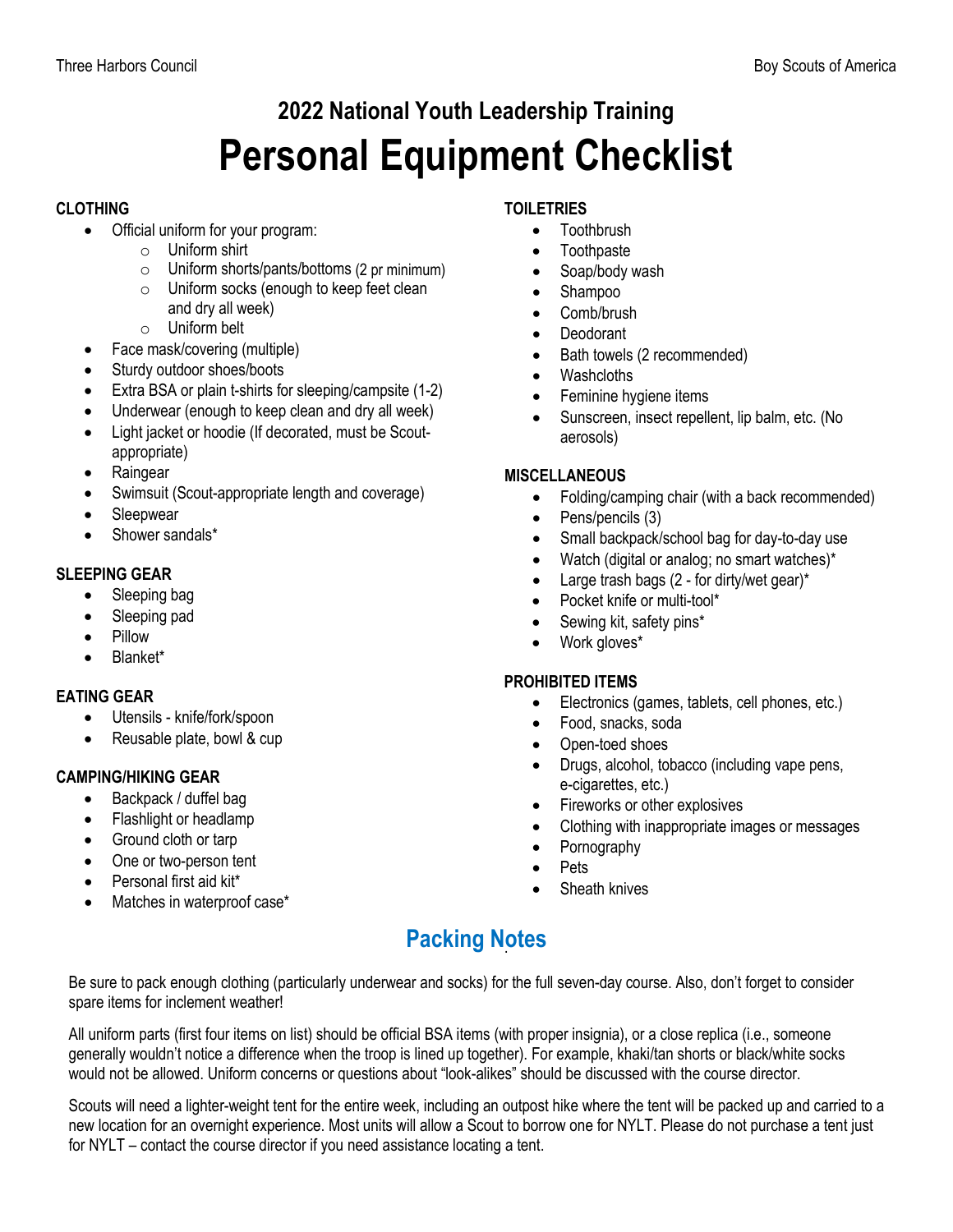**Reset This Form**

# **2022 National Youth Leadership Training**

# **Code of Conduct and Electronics Policy**

#### **Code of Conduct**

NYLT is a positive, safe, and enriching environment for all participants; therefore, the following code of conduct has been developed to offer the opportunity for leadership growth for all. **As a participant, I agree to adhere to the following established rules:**

- I will follow the Scout Oath, Scout Law, and Outdoor Code. I will remember that these are the basis for all of the following rules and should be the guide for all of my actions.
- NYLT is a *special place*. Bullying, hazing, abusive language or profanity will NOT be tolerated!
- I will attend all scheduled activities and participate as required. In consideration of other participants, I agree to follow all schedules and curfews of the NYLT course.
- I will use proper personal hygiene and will keep myself dressed neatly in the appropriate uniform at all times.
- I understand that no visitors will be allowed in camp at any time.
- I will stay out of others' campsites and other camp areas unless I am given permission to enter.
- I will always keep my campsite, tent, and personal gear neat and orderly.
- I understand that serious violations—including cheating, stealing, dishonesty, fighting, and the use of tobacco, alcohol, drugs, or fireworks—may result in dismissal from the conference. In the event of a serious rule violation, I understand that my parent/guardian of a dismissed participant will be contacted and will be responsible for taking me home.
- Vandalism will not be tolerated. I will treat all camp property and others' equipment with respect. If I damage any property owned by the camp, NYLT, or another individual, I will be responsible for repair or replacement.
- I will use matches and lighters safely and only when appropriate.
- I will follow safe knife, ax, and saw handling practices at all times.
- I will use the buddy system and follow all Youth Protection guidelines, including male/female safeguards.
- I will follow the directions of the staff and course leaders/directors as if they were my own unit leaders.

#### **Electronics Policy**

Cell phones and other electronic devices can quickly become a distraction during an NYLT course. Therefore, Three Harbors Council has established a **"no electronics"** policy at NYLT, except for those items used by staff members specifically for course operations. In addition, cell phones and other electronics are often very expensive and could suffer damage or loss.

For this reason, cell phones and other electronics are expressly prohibited at NYLT. To prevent issues, all participant electronics must be left at home for the week. If a participant's device is found, it will be confiscated and returned at the end of the course. Unauthorized use of cell phones or other electronics could be grounds for dismissal at the discretion of the course director. No refunds will be authorized for dismissals of this reason.

#### **Policy Agreement**

I have read and agree to the code of conduct above. I understand that NYLT is an outdoor leadership program which is intended for the mature and experienced Scout, Venturer, or Sea Scout, and will act and behave as such at all times.

I also understand that all electronics are prohibited, and any electronics found will be confiscated. Unauthorized use of electronics could result in disciplinary action, including dismissal from the course without refund of course fees.

Participant's Signature: \_\_\_\_\_\_\_\_\_\_\_\_\_\_\_\_\_\_\_\_\_\_\_\_\_\_\_\_\_\_\_\_\_\_\_\_\_\_ Date: \_\_\_\_\_\_\_\_\_\_\_\_\_\_\_\_\_\_\_\_\_\_\_\_\_\_\_\_

Parent/Guardian's Signature: \_\_\_\_\_\_\_\_\_\_\_\_\_\_\_\_\_\_\_\_\_\_\_\_\_\_\_\_\_\_\_\_\_\_\_\_\_\_ Date: \_\_\_\_\_\_\_\_\_\_\_\_\_\_\_\_\_\_\_\_\_\_\_\_\_\_\_\_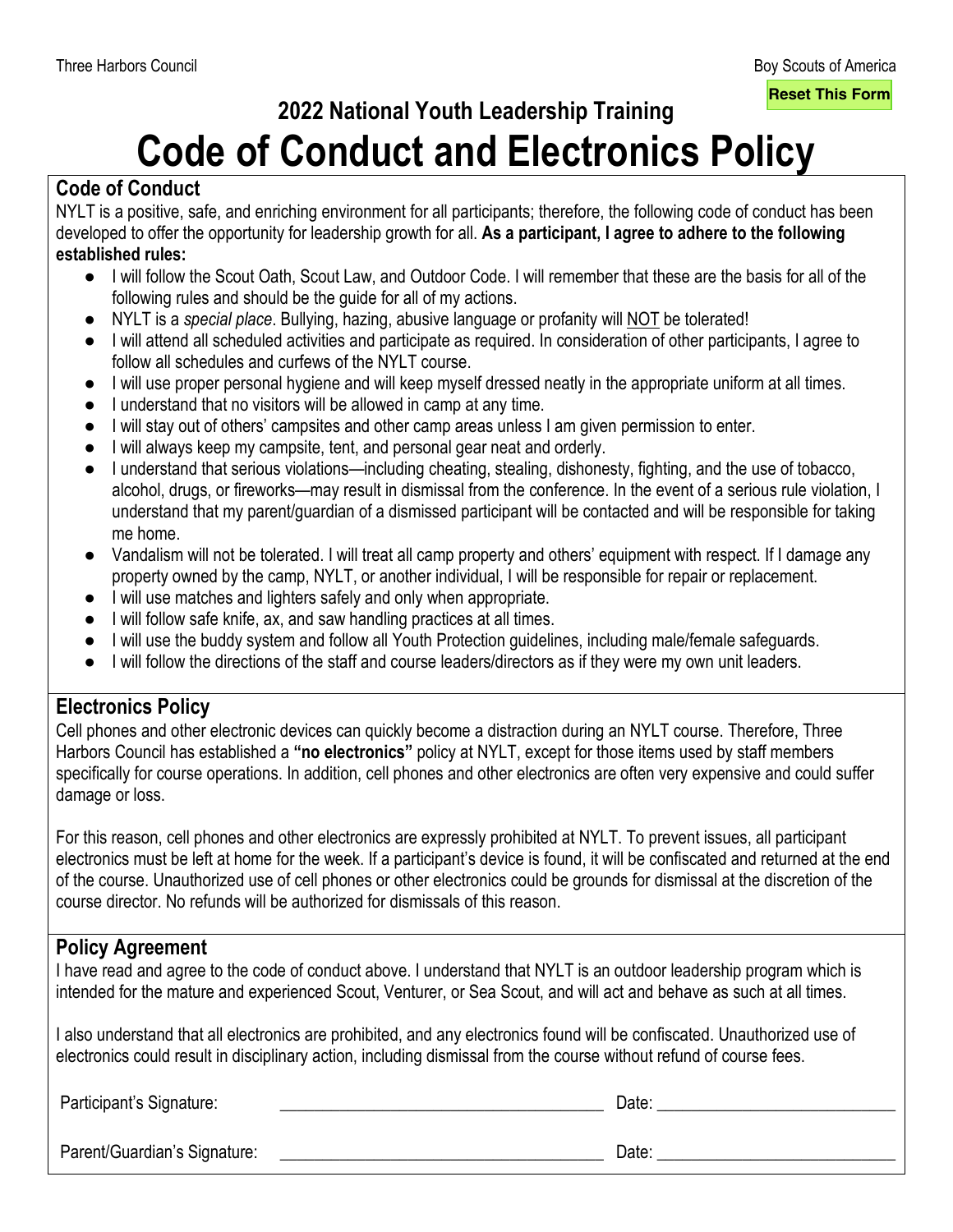## **2022 National Youth Leadership Training Course Medication Policy**

#### **Instructions**

- **ALL participants must complete and submit a signed copy of this form**, even if no medications are provided or permitted.
- All medication (prescription and over-the-counter) must be in *ORIGINAL* containers and placed in a zip-lock bag identified with the Scout's name and unit number.
- Unless specifically approved by your prescribing physician, all routine prescriptions should be continued during the NYLT course.
- Some over-the-counter medications may be available but will only be dispensed if permission is granted below.
- Any medications unclaimed at the conclusion of NYLT will be destroyed.

| Name:                                                                                                                                                                                                                                          | Unit Number:                                                                                                            |  |  |  |
|------------------------------------------------------------------------------------------------------------------------------------------------------------------------------------------------------------------------------------------------|-------------------------------------------------------------------------------------------------------------------------|--|--|--|
|                                                                                                                                                                                                                                                |                                                                                                                         |  |  |  |
| List ALL medication allergies:                                                                                                                                                                                                                 |                                                                                                                         |  |  |  |
|                                                                                                                                                                                                                                                |                                                                                                                         |  |  |  |
| (NYLT STAFF USE) Patrol:                                                                                                                                                                                                                       | Campsite:                                                                                                               |  |  |  |
|                                                                                                                                                                                                                                                |                                                                                                                         |  |  |  |
| <b>Prescription Medications</b>                                                                                                                                                                                                                |                                                                                                                         |  |  |  |
| Will your Scout be taking any prescription medications at NYLT?                                                                                                                                                                                |                                                                                                                         |  |  |  |
| Yes                                                                                                                                                                                                                                            | No                                                                                                                      |  |  |  |
|                                                                                                                                                                                                                                                | If "Yes," a BSA Routine Drug Administration form is required.                                                           |  |  |  |
|                                                                                                                                                                                                                                                | This form can be found on the NYLT website (www.ThreeHarborsScouting.org/NYLT).                                         |  |  |  |
| <b>Over-the-Counter Medications</b>                                                                                                                                                                                                            |                                                                                                                         |  |  |  |
| Is your Scout permitted to request any over-the-counter medications from the medical officer at NYLT?                                                                                                                                          |                                                                                                                         |  |  |  |
|                                                                                                                                                                                                                                                |                                                                                                                         |  |  |  |
| Yes(                                                                                                                                                                                                                                           | <b>No</b>                                                                                                               |  |  |  |
|                                                                                                                                                                                                                                                | Please indicate below which over-the-counter medications, if any, may be dispensed to your Scout on an as-needed basis. |  |  |  |
| Medications will be dispensed according to dosage and timing recommendations of the manufacturer. Please note that the<br>brand names listed below are just examples - NYLT may not carry the exact brand name listed. Please check any or all |                                                                                                                         |  |  |  |
| approved medications:                                                                                                                                                                                                                          |                                                                                                                         |  |  |  |
| <b>Ibuprofen</b> (Advil)<br>Acetaminophen (Tylenol)                                                                                                                                                                                            | <b>Antihistamines (Benadryl)</b>                                                                                        |  |  |  |
| <b>Antibiotic ointment (Neosporin)</b>                                                                                                                                                                                                         | Anti-diarrheal (Imodium)<br><b>Antacids (Tums)</b>                                                                      |  |  |  |
|                                                                                                                                                                                                                                                |                                                                                                                         |  |  |  |
| Anti-itch ointment (Cortizone-10)                                                                                                                                                                                                              | <b>Burn relief gel/Aloe (Solarcaine)</b>                                                                                |  |  |  |
| <b>Other</b> (please specify)                                                                                                                                                                                                                  | NO OTC meds are permitted                                                                                               |  |  |  |
|                                                                                                                                                                                                                                                | Parents/guardians must sign this form, even if no prescription or over-the-counter medications are permitted.           |  |  |  |
|                                                                                                                                                                                                                                                |                                                                                                                         |  |  |  |
| Parent/Guardian's Signature:                                                                                                                                                                                                                   | Date: and the part of the state of the state of the state of the state of the state of the state of the state o         |  |  |  |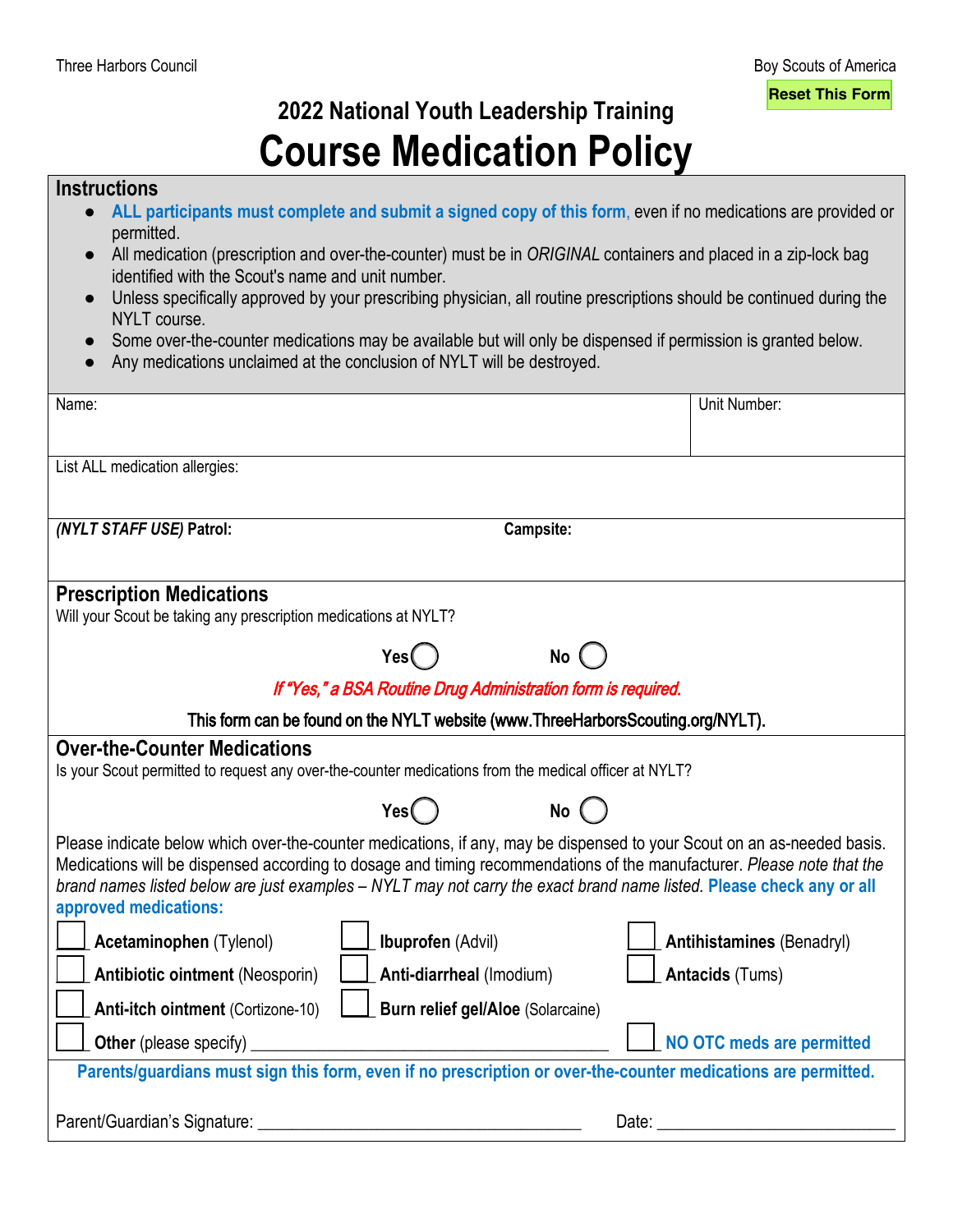### **2022 National Youth Leadership Training Trading Post Order Form**

All forms and payment are due by the pre-course meeting. Forms submitted after this date may not be able to be filled. Orders can be paid at the Scout service center or by the pre-course meeting at the latest.

Name: <u>Name:</u> 2000 and 2000 and 2000 and 2000 and 2000 and 2000 and 2000 and 2000 and 2000 and 2000 and 2000 and 2000 and 2000 and 2000 and 2000 and 2000 and 2000 and 2000 and 2000 and 2000 and 2000 and 2000 and 2000 and 2

#### **Course T-Shirts**

 $\overline{\phantom{a}}$  , and the set of the set of the set of the set of the set of the set of the set of the set of the set of the set of the set of the set of the set of the set of the set of the set of the set of the set of the s

Each participant will receive **two t-shirts** as a part of their course fee, but it is recommended that participants purchase at least one extra t-shirt. The course shirt will be used as the official activity uniform of NYLT and will therefore be worn every day (basically any time participants are out of their campsites). Extra shirts will be distributed on the first day of NYLT.

| PLEASE CHOOSE YOUR DESIRED SIZE (All sizes are "adult") | <b>CLAIR</b>                             |                          |  |      |
|---------------------------------------------------------|------------------------------------------|--------------------------|--|------|
|                                                         | $S \cap M \cap L \cap XL \cap$ Quantity: | @ $$10.00 =$             |  | -ale |
| 2XL(                                                    | Quantity:                                | @ $$11.00 =$             |  |      |
| 3XL(<br>$\cdot$ )4XL( $\cdot$                           | Quantity:                                | @ $$13.00 =$             |  |      |
|                                                         |                                          | <b>T-shirt Subtotal:</b> |  |      |

#### **Course Hoodies**

The course hoodie is available for chilly mornings and evenings at camp! The royal blue hoodie comes embroidered with the national standard NYLT logo. The NYLT hoodie is optional for purchase and can be worn whenever the course activity uniform is approved.

| PLEASE CHOOSE YOUR DESIRED SIZE (All sizes are "adult") | CILONA                                                                          |                         |  |            |
|---------------------------------------------------------|---------------------------------------------------------------------------------|-------------------------|--|------------|
|                                                         | $S \cap M \cap L \cap XL \cap$ Quantity: $\qquad \qquad \textcircled{322.00 =}$ |                         |  | $\bigcirc$ |
| 2XL(                                                    | Quantity: Quantity:                                                             | $@$ \$24.00 =           |  |            |
| $3XL$ $4XL$                                             | Quantity: <u>_______</u>                                                        | @ $$25.00 =$            |  |            |
|                                                         |                                                                                 | <b>Hoodie Subtotal:</b> |  |            |

### **NYLT Memorabilia**

Participants will receive one water bottle, one baseball cap, and one course pocket patch. Extra items will be distributed at the beginning of the course. Belt buckles (for use with the Scout leather belt) will be distributed at the end of the course.

| Extra NYLT Pocket Patch   | Quantity: Quantity:             | @ $$3.00 =$  |  |
|---------------------------|---------------------------------|--------------|--|
| Extra NYLT Shoulder Strip | Quantity: Quantity:             | @ \$5.00 =   |  |
| Extra NYLT Baseball Cap   | Quantity: <u>______________</u> | @ $$10.00 =$ |  |
| <b>NYLT Belt Buckle</b>   | Quantity: __________            | @ \$17.00 =  |  |
|                           |                                 |              |  |



**Memorabilia Subtotal: \_\_\_\_\_\_\_\_\_\_\_\_**

### **Grand Total: \_\_\_\_\_\_\_\_\_\_\_\_\_**